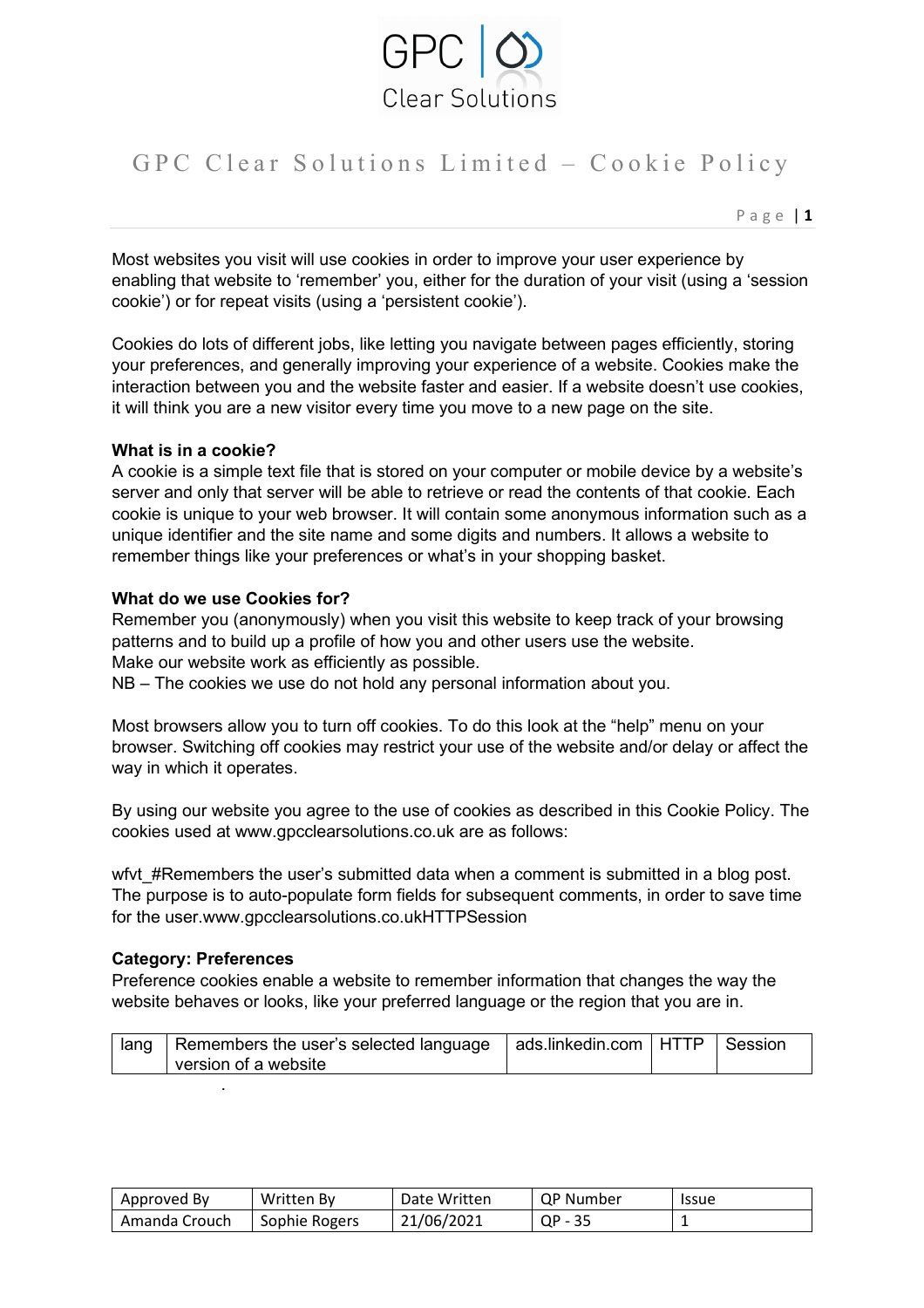

#### **Category: Statistics**

Statistic cookies help website owners to understand how visitors interact with websites by collecting and reporting information anonymously.

| <b>Cookie</b><br><b>Name</b> | <b>Purpose</b>                                                                                                   | Provider                    | <b>Type</b> | <b>Expiry</b> |
|------------------------------|------------------------------------------------------------------------------------------------------------------|-----------------------------|-------------|---------------|
| ga                           | Registers a unique ID<br>that is used to generate<br>statistical data on how<br>the visitor uses the<br>website. | www.gpcclearsolutions.co.uk | <b>HTTP</b> | 2 Years       |
| gat                          | Used by Google<br>Analytics to throttle<br>request rate.                                                         | www.gpcclearsolutions.co.uk | <b>HTTP</b> | Session       |
| $\_$ gid                     | Register a unique ID that<br>is used to generate data<br>on how the visitor used<br>the website.                 | www.gpcclearsolutions.co.uk | l http      | Session       |

#### **Category: Marketing**

Marketing cookies are used to track visitors across websites. The intention is to display ads that are relevant and engaging for the individual user and thereby more valuable for publishers and third party advertisers.

| <b>Cookie Name</b> | <b>Purpose</b>                                                                                                      | Provider                    | <b>Type</b> | <b>Expiry</b> |
|--------------------|---------------------------------------------------------------------------------------------------------------------|-----------------------------|-------------|---------------|
| stid               | Registers a<br>unique ID that<br>identifies the<br>user's device for                                                | sharethis.com               | <b>HTTP</b> | 1 year        |
|                    | return visits.                                                                                                      |                             |             |               |
| hjIncludedInSample | Determines if<br>the user's<br>navigation<br>should be<br>registered in a<br>certain statistical<br>place holder.   | www.gpcclearsolutions.co.uk | <b>HTTP</b> | Session       |
| bcookie            | Used by the<br>social<br>networking<br>service,<br>LinkedIn,<br>for tracking the<br>use of<br>embedded<br>services. | linkedin.com                | <b>HTTP</b> | 2 Years       |
| <b>BizoID</b>      | Unclassified                                                                                                        | ads.linkedin.com            | <b>HTTP</b> | 179 days      |

| Approved By   | Written By    | Date Written | <b>QP Number</b> | Issue |
|---------------|---------------|--------------|------------------|-------|
| Amanda Crouch | Sophie Rogers | 21/06/2021   | QP - 35          |       |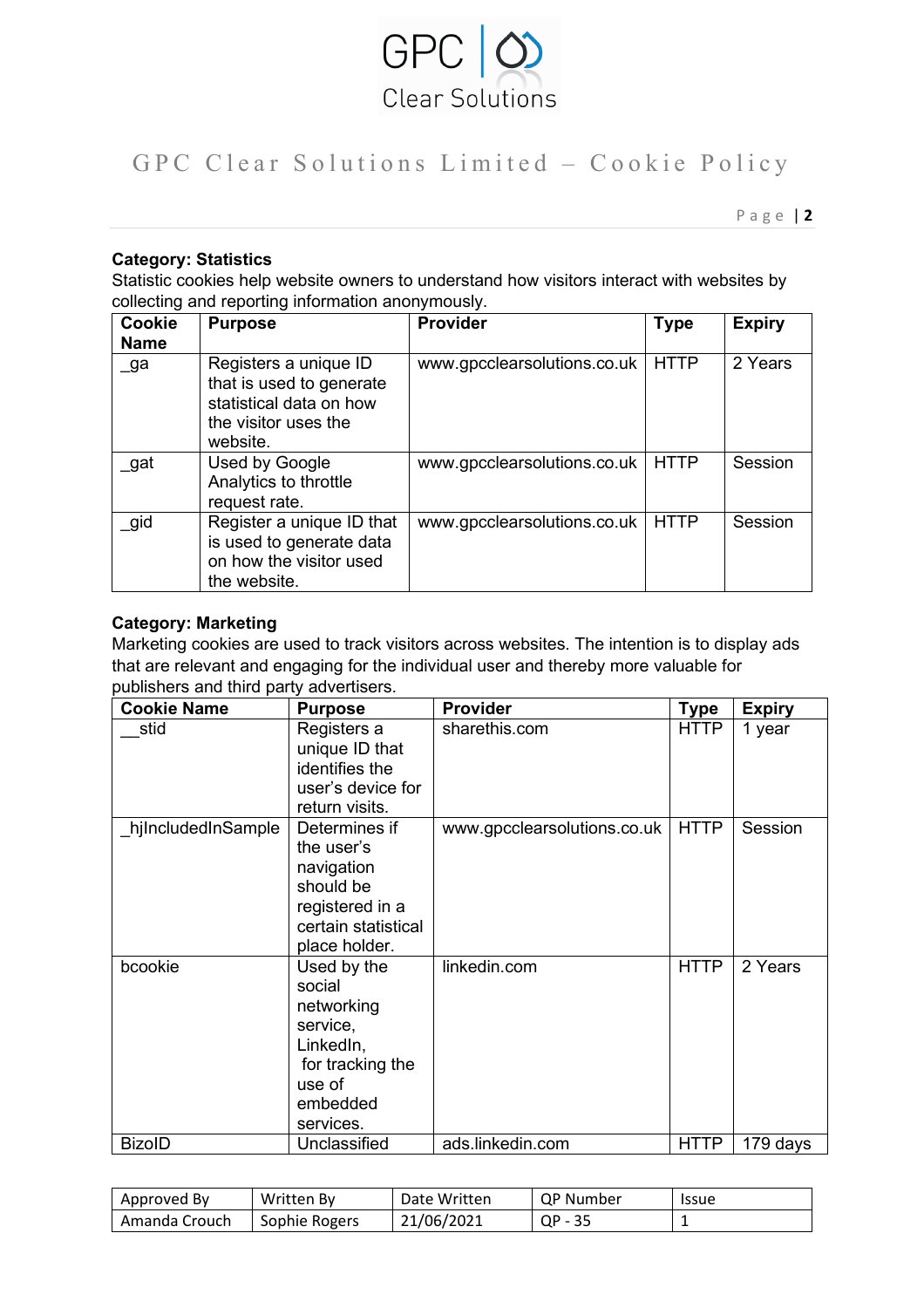

P a g e | **3**

| bscookie      | social<br>service,<br>LinkedIn,<br>use of<br>services. | Used by the<br>networking<br>for tracking the<br>embedded                                                                                                                                                                           | linkedin.com         |           | <b>HTTP</b> | 2 years |
|---------------|--------------------------------------------------------|-------------------------------------------------------------------------------------------------------------------------------------------------------------------------------------------------------------------------------------|----------------------|-----------|-------------|---------|
| collect       | marketing<br>channels.                                 | Used to send<br>data to Google<br>Analytics about<br>the visitor's<br>device and<br>behaviour.<br>Tracks the<br>visitor across<br>devices and                                                                                       | google-analytics.com |           | Pixel       | Session |
| <b>IDE</b>    | report the<br>viewing or<br>the user.                  | Used by Google<br>DoubleClick to<br>register and<br>website user's<br>actions after<br>clicking one of<br>the advertiser's<br>ads with the<br>purpose of<br>measuring the<br>efficacy of an ad<br>and to present<br>targeted ads to | doubleclick.net      |           | <b>HTTP</b> | 2 years |
| lidc          | social<br>service,<br>services.                        | Used by the<br>networking<br>LinkedIn, for<br>tracking the use<br>of embedded                                                                                                                                                       | linkedin.com         |           | <b>HTTP</b> | Session |
| <b>MUID</b>   |                                                        | Used widely by<br>Microsoft as a<br>unique user ID.                                                                                                                                                                                 | <b>BING.com</b>      |           | <b>HTTP</b> | 1 year  |
| Approved By   | Written By                                             |                                                                                                                                                                                                                                     | Date Written         | QP Number | Issue       |         |
| Amanda Crouch | Sophie Rogers                                          |                                                                                                                                                                                                                                     | 21/06/2021           | QP - 35   | 1           |         |
|               |                                                        |                                                                                                                                                                                                                                     |                      |           |             |         |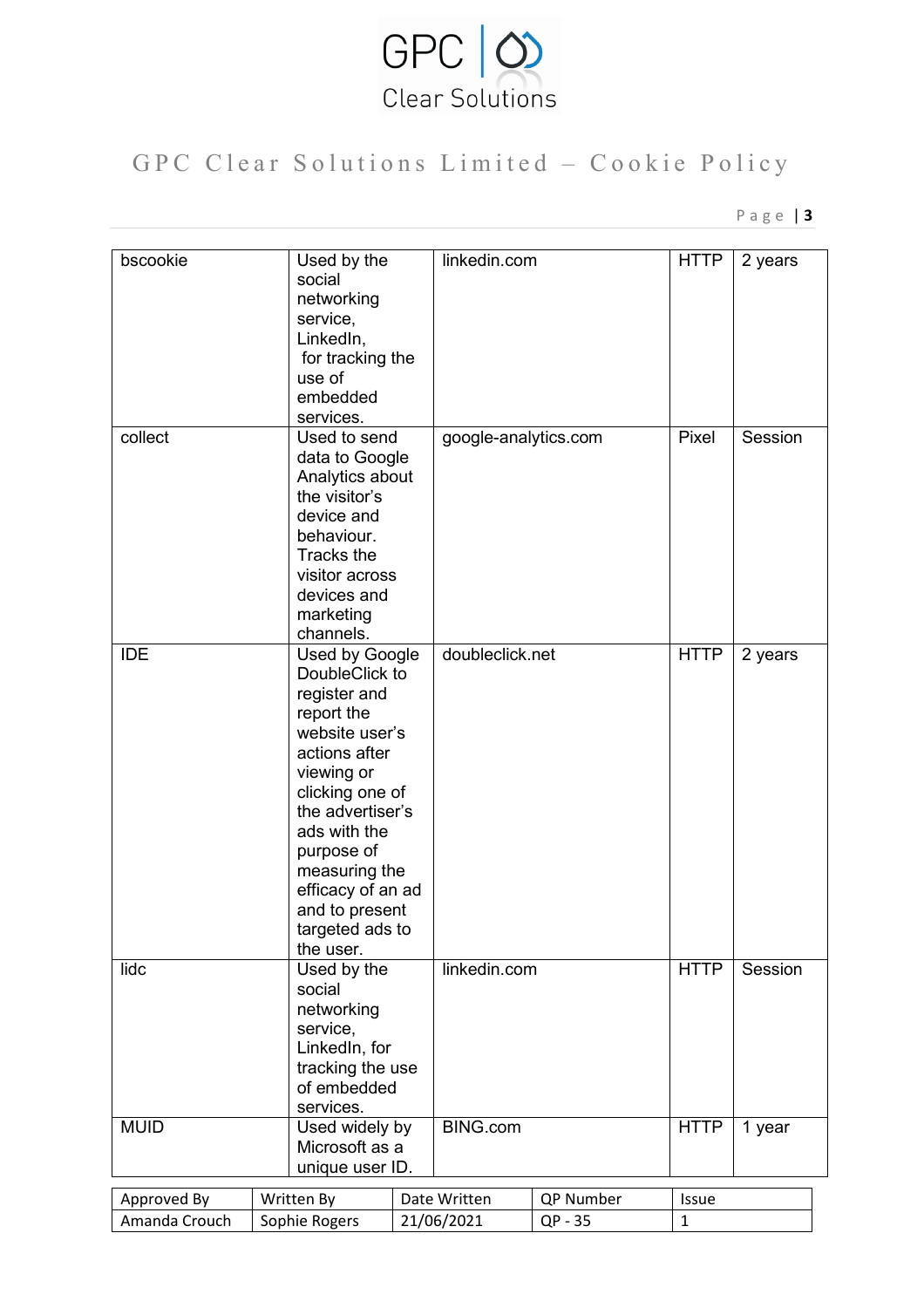

#### P a g e | **4**

|                         | The cookie<br>enables user<br>tracking by<br>synchronising<br>the ID across<br>many Microsoft<br>domains. |                  |             |          |
|-------------------------|-----------------------------------------------------------------------------------------------------------|------------------|-------------|----------|
| <b>MUIDB</b>            | Unclassified                                                                                              | bing.com         | <b>HTTP</b> | year     |
| r/collect               | Unclassified                                                                                              | doubleclick.net  | Pixel       | Session  |
| test cookie             | Used to check if<br>the user's<br>browser<br>supports<br>cookies.                                         | doubleclick.net  | <b>HTTP</b> | Session  |
| <b>UserMatchHistory</b> | Unclassified                                                                                              | ads.linkedin.com | <b>HTTP</b> | 179 days |

#### **Category: Unclassified**

Unclassified cookies are cookies that we are in the process of classifying, together with the providers of individual cookies.

| <b>TDCPM</b>            | Registers a<br>unique ID<br>that<br>identifies a<br>returning<br>user's<br>device. The<br>ID is used<br>for targeted<br>ads | adsrvr.org                  | <b>HTTP</b> | 1 year   |
|-------------------------|-----------------------------------------------------------------------------------------------------------------------------|-----------------------------|-------------|----------|
| sharethis cookie test   | Unclassified                                                                                                                | www.gpcclearsolutions.co.uk | <b>HTTP</b> | Session  |
| uetsid                  | Unclassified                                                                                                                | www.gpcclearsolutions.co.uk | <b>HTTP</b> | Session  |
| gwcc                    | Unclassified                                                                                                                | www.gpcclearsolutions.co.uk | <b>HTTP</b> | 3 Months |
| wordfence verifiedHuman | Unclassified                                                                                                                | www.gpcclearsolutions.co.uk | <b>HTTP</b> | Session  |

#### **Change of purpose**

We will only use your personal data for the purposes for which we collected it, unless we reasonably consider that we need to use it for another reason and that reason is compatible with the original purpose. If you wish to obtain an explanation as to how the processing for the new purpose is compatible with the original purpose, please contact us.

If we need to use your personal data for an unrelated purpose, we will notify you and we will explain the legal basis which allows us to do so.

Please note that we may process your personal data without your knowledge or consent, in compliance with the above rules, where this is required or permitted by law.

| Approved By   | <b>Written By</b> | Date Written | <b>QP Number</b> | Issue |
|---------------|-------------------|--------------|------------------|-------|
| Amanda Crouch | Sophie Rogers     | 21/06/2021   | QP -<br>35       |       |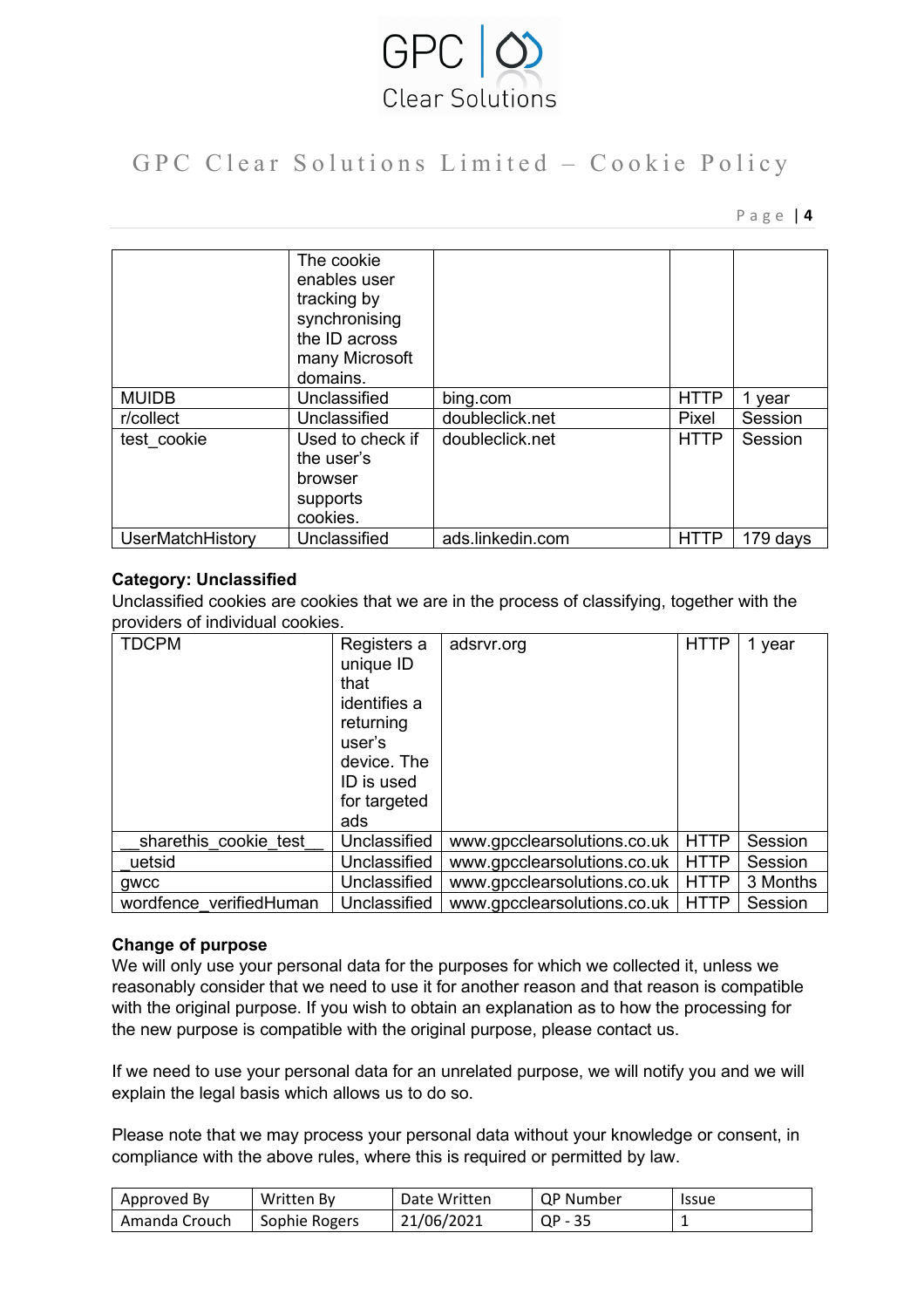

P a g e | **5**

#### **International transfers and third party disclosure**

We do not transfer your personal data outside the European Economic Area (EEA) or disclose to third parties.

#### **Data security**

We have put in place appropriate security measures to prevent your personal data from being accidentally lost, used or accessed in an unauthorised way, altered or disclosed. In addition, we limit access to your personal data to those employees, agents, contractors and other third parties who have a business need to know. They will only process your personal data on our instructions and they are subject to a duty of confidentiality.

Sensitive information is encrypted and protected. Non-sensitive details (your email address etc.) are transferred normally over the Internet, and this can never be guaranteed to be 100% secure. As a result, while we strive to protect your personal information, we cannot guarantee the security of any information you transfer to us, and you do so at your own risk. Once we receive your information, we make our best effort to ensure its security on our systems.

We have put in place procedures to deal with any suspected personal data and will notify you and any applicable regulator of a breach where we are legally required to do so.

#### **Data retention**

How long will you use my personal data for?

We will only retain your personal data for as long as necessary to fulfil the purposes we collected it for, including for the purposes of satisfying any legal, accounting, or reporting requirements.

To determine the appropriate retention period for personal data, we consider the amount, nature, and sensitivity of the personal data, the potential risk of harm from unauthorised use or disclosure of your personal data, the purposes for which we process your personal data and whether we can achieve those purposes through other means, and the applicable legal requirements.

Details of retention periods for different aspects of your personal data are available in our retention policy which you can request by contacting us.

By law we have to keep basic information about our customers (including Contact, Identity, Financial and Transaction Data) for six years after they cease being customers for tax purposes.

In some circumstances you can ask us to delete your data: see request erasure below for further information.

| Approved By   | <b>Written By</b> | Date Written | <b>QP Number</b> | <b>Issue</b> |
|---------------|-------------------|--------------|------------------|--------------|
| Amanda Crouch | Sophie Rogers     | 21/06/2021   | QP - 35          |              |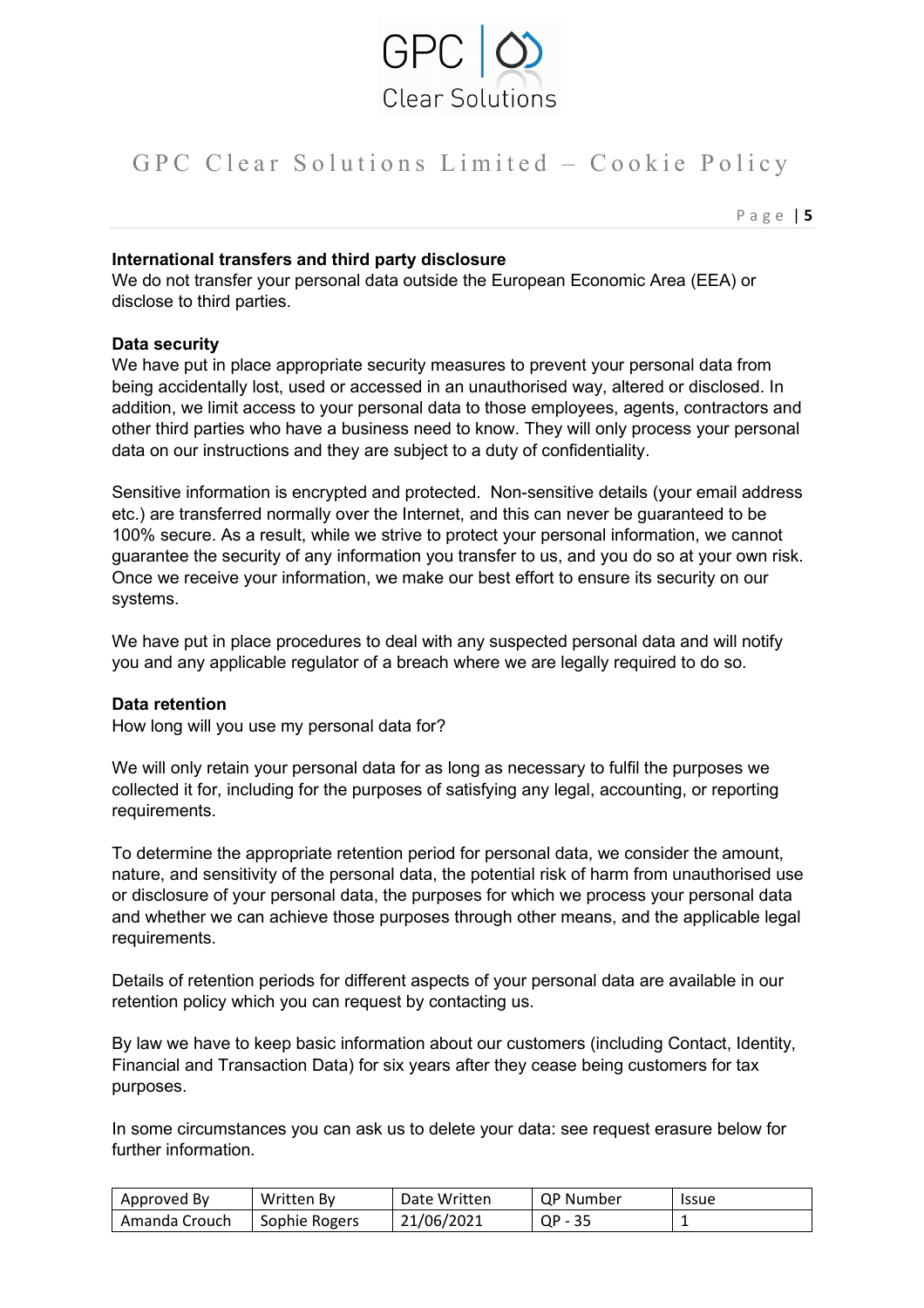

P a g e | **6**

In some circumstances we may anonymise your personal data (so that it can no longer be associated with you) for research or statistical purposes in which case we may use this information indefinitely without further notice to you.

#### **Your legal rights**

Under certain circumstances, you have rights under data protection laws in relation to your personal data.

Request access to your personal data Request correction of your personal data Request erasure of your personal data Object to processing of your personal data Request restriction of processing your personal data Request transfer of your personal data Right to withdraw consent If you wish to exercise any of the rights set out above, please contact the Data Protection Officer in writing.

No fee usually required

You will not have to pay a fee to access your personal data (or to exercise any of the other rights). However, we may charge a reasonable fee if your request is clearly unfounded, repetitive or excessive. Alternatively, we may refuse to comply with your request in these circumstances.

#### What we may need from you

We may need to request specific information from you to help us confirm your identity and ensure your right to access your personal data (or to exercise any of your other rights). This is a security measure to ensure that personal data is not disclosed to any person who has no right to receive it. We may also contact you to ask you for further information in relation to your request to speed up our response.

#### Time limit to respond

We try to respond to all legitimate requests within one month. Occasionally it may take us longer than a month if your request is particularly complex or you have made a number of requests. In this case, we will notify you and keep you updated.

#### **Glossary**

#### LAWFUL BASIS

Legitimate Interest means the interest of our business in conducting and managing our business to enable us to give you the best service/product and the best and most secure

| Approved By   | Written By    | Date Written | <b>QP Number</b> | <b>Issue</b> |
|---------------|---------------|--------------|------------------|--------------|
| Amanda Crouch | Sophie Rogers | 21/06/2021   | QP - 35          |              |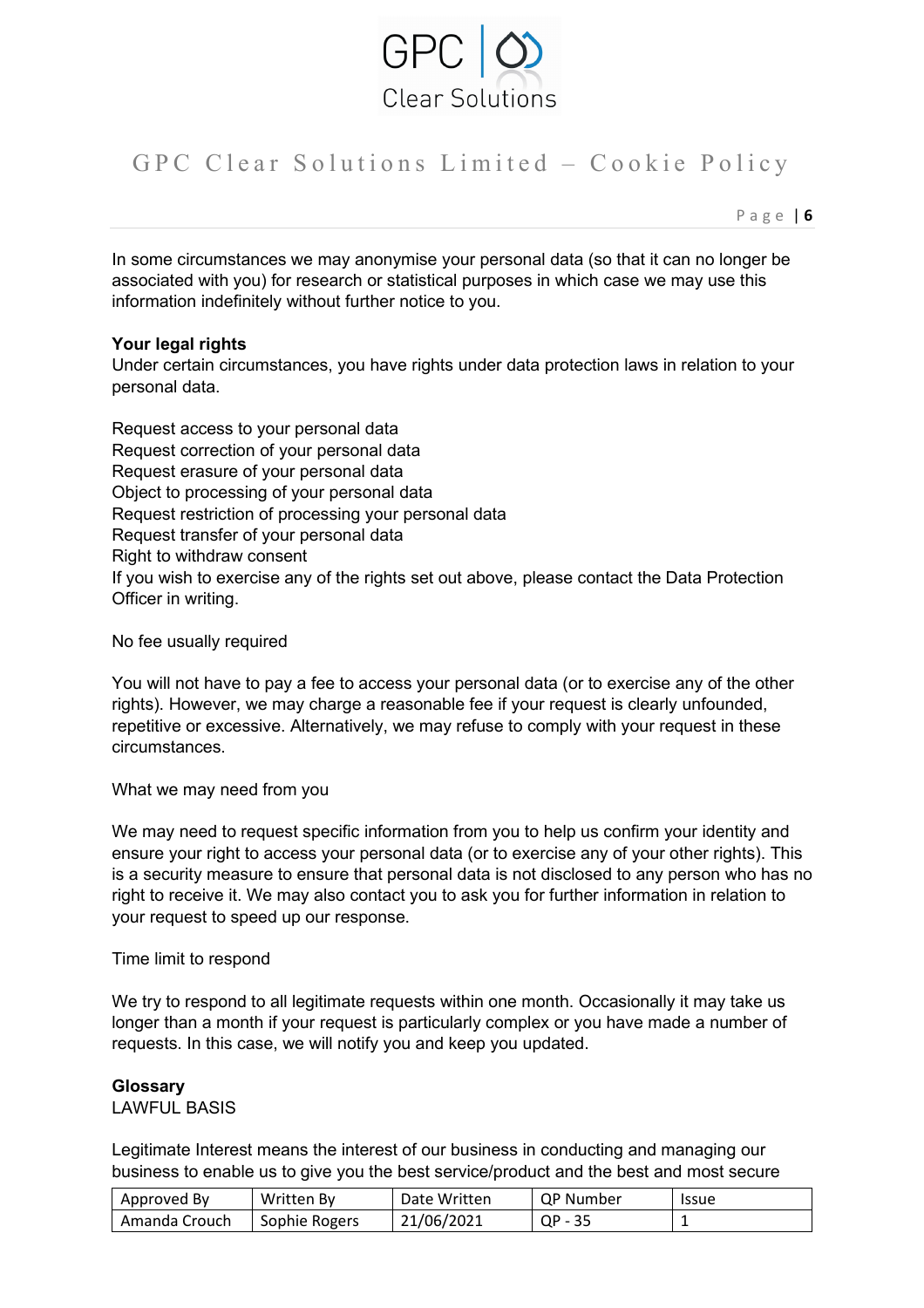

P a g e | **7**

experience. We make sure we consider and balance any potential impact on you (both positive and negative) and your rights before we process your personal data for our legitimate interests. We do not use your personal data for activities where our interests are overridden by the impact on you (unless we have your consent or are otherwise required or permitted to by law). You can obtain further information about how we assess our legitimate interests against any potential impact on you in respect of specific activities by contacting the Company.

**Performance of Contract** means processing your data where it is necessary for the performance of a contract to which you are a party or to take steps at your request before entering into such a contract.

**Comply with a legal or regulatory obligation** means processing your personal data where it is necessary for compliance with a legal or regulatory obligation that we are subject to.

YOUR LEGAL RIGHTS

You have the right to:

**Request access** to your personal data (commonly known as a "data subject access request"). This enables you to receive a copy of the personal data we hold about you and to check that we are lawfully processing it.

**Request correction** of the personal data that we hold about you. This enables you to have any incomplete or inaccurate data we hold about you corrected, though we may need to verify the accuracy of the new data you provide to us.

**Request erasure** of your personal data. This enables you to ask us to delete or remove personal data where there is no good reason for us continuing to process it. You also have the right to ask us to delete or remove your personal data where you have successfully exercised your right to object to processing (see below), where we may have processed your information unlawfully or where we are required to erase your personal data to comply with local law. Note, however, that we may not always be able to comply with your request of erasure for specific legal reasons which will be notified to you, if applicable, at the time of your request.

**Object to processing** of your personal data where we are relying on a legitimate interest (or those of a third party) and there is something about your particular situation which makes you want to object to processing on this ground as you feel it impacts on your fundamental rights and freedoms. You also have the right to object where we are processing your personal data for direct marketing purposes. In some cases, we may demonstrate that we have compelling legitimate grounds to process your information which override your rights and freedoms.

| Approved By   | Written By    | Date Written | <b>QP Number</b> | Issue |
|---------------|---------------|--------------|------------------|-------|
| Amanda Crouch | Sophie Rogers | 21/06/2021   | QP - 35          |       |